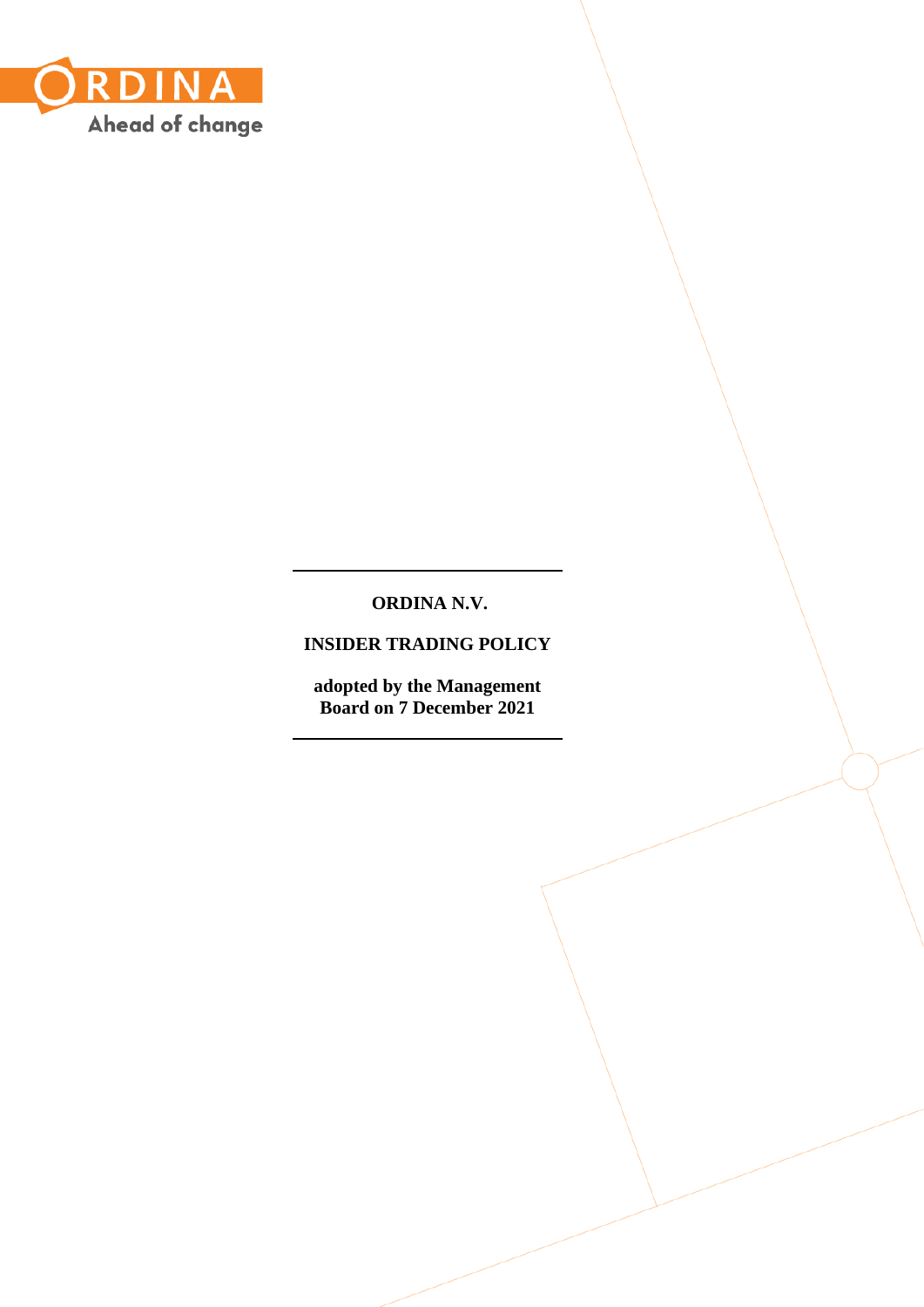### **INTRODUCTION TO THE ORDINA INSIDER TRADING POLICY**

- (A) This policy aims to promote compliance with the relevant obligations and restrictions under the MAR. The MAR sets out obligations for Ordina and its Employees with respect to the ownership of, and transactions in, Ordina Securities. The MAR also requires Ordina to keep a list of persons who, on a regular or incidental basis, may have Inside Information.
- (B) This policy contains specific rules for (i) Employees; (ii) incidental Insiders; (iii) permanent Insiders; and (iv) Board members. Each member of the Management Board and Supervisory Board qualifies as a ''Board member".
- (C) You are an ''Insider'' if the Compliance Officer has designated you as such. The Compliance Officer will do so if you have access to Inside Information on a permanent basis, in which case you will be a ''permanent Insider'', or if you have temporary access to Inside Information in connection with a project or matter you are working on, in which case you will be an ''incidental Insider''. Persons that



are designated as an Insider shall be notified of such designation and shall be required to acknowledge in writing the legal and regulatory duties entailed. The obligations of Insiders apply to you as long as you are an Insider and are included on the Insider List.

- (D) All persons that are employed by Ordina that do not qualify as an Insider or a Board member should comply with the rules that apply to Employees.
- (E) The following table summarises which obligations apply to Employees, Insiders and Board members. The obligations are further set out in this policy and should be carefully read by each Employee.

|                                       | <b>Employees</b> | <b>Insiders</b> | <b>Board members</b> |
|---------------------------------------|------------------|-----------------|----------------------|
| <b>Prohibition on insider trading</b> | X                | X               | X                    |
| <b>Closed Periods applicable</b>      |                  | X               | X                    |
| <b>Included on Insider List</b>       |                  | X               | X                    |
| <b>Notification obligation</b>        |                  |                 | X                    |
| Sign declaration of agreement         |                  |                 | X                    |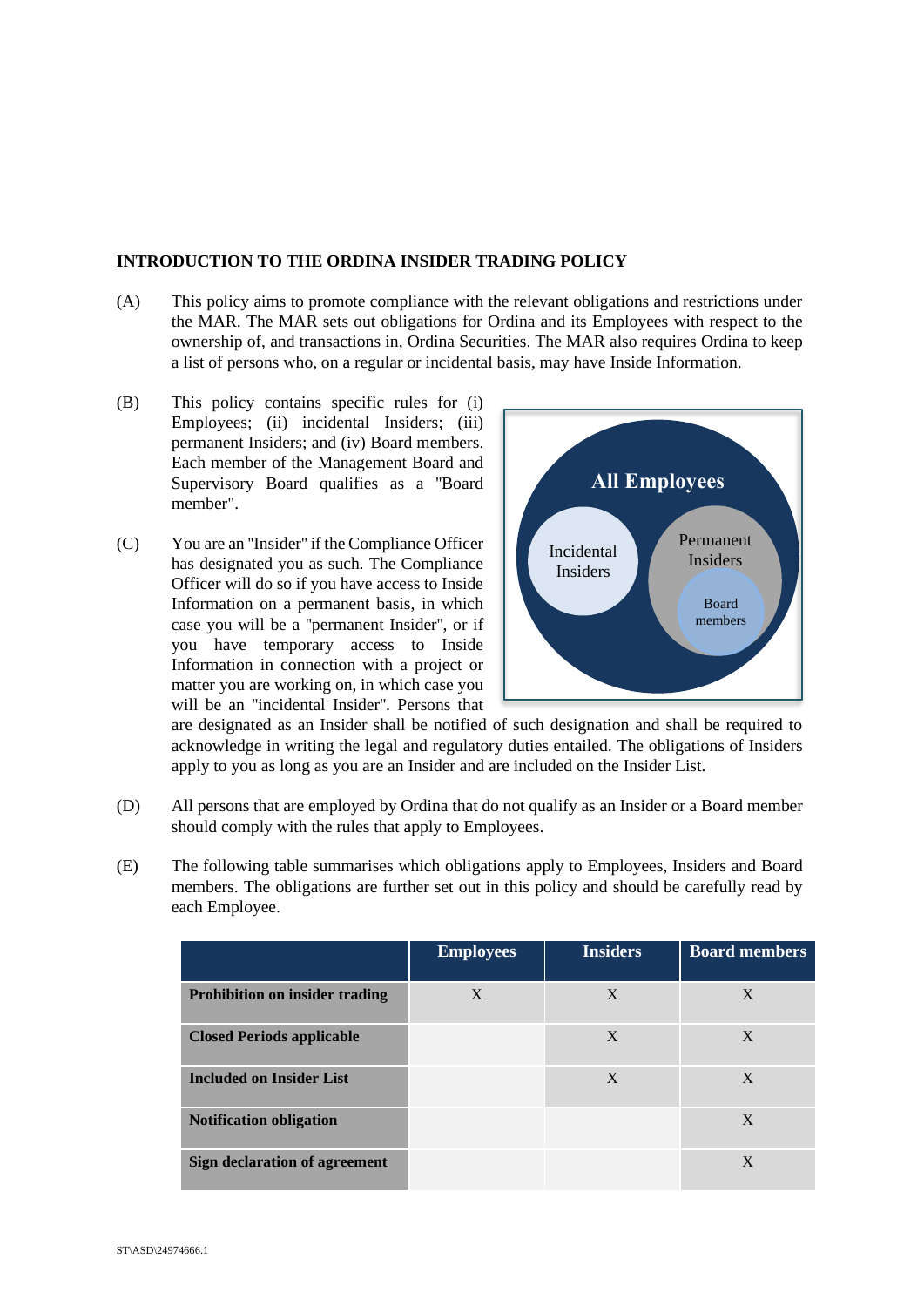- (F) Non-compliance with the provisions of this policy may lead to internal disciplinary measures and to administrative or criminal sanctions or penalties.
- (G) Each Employee is responsible for his or her compliance with this policy, but in case of questions you may contact the Compliance Officer of Ordina, whose contact details are made available via Connect. However, Employees remain responsible for compliance with this policy and applicable law, and should obtain their own legal advice if required or appropriate.

## **1. OBLIGATIONS FOR EMPLOYEES**

- 1.1. Employees who have Inside Information are prohibited from Trading in Ordina Securities until that Inside Information is made public or otherwise ceases to be Inside Information, unless an exemption applies in accordance with the MAR or this policy.
- 1.2. Employees who have Inside Information are prohibited from recommending or inducing third parties to Trade in Ordina Securities until that Inside Information is made public or otherwise ceases to be Inside Information.
- 1.3. Employees are prohibited from unlawfully disclosing Inside Information to a third party, unless the disclosure is made in the normal exercise of employment, profession or duties.

### **2. OBLIGATION FOR BOARD MEMBERS**

- 2.1. Board members are prohibited from Trading during Closed Periods, unless they act in accordance with the conditions set out in Appendix V.
- 2.2. Outside Closed Periods, Board members are allowed to Trade, unless they have Inside Information. Certain exemptions to this prohibition apply pursuant to paragraph [5](#page-3-0) of this policy.
- 2.3. The Compliance Officer may from time to time determine that Board members are prohibited from Trading if this is necessary in order to avoid the appearance of market abuse.
- 2.4. The prohibitions set out in this policy remain applicable to Board members during the sixmonth period after the termination of their function.
- 2.5. Board members must send a signed copy of the *'Declaration of agreement with the Ordina Insider Trading Policy'*, attached as **Appendix I** to this policy, to the Compliance Officer within two weeks of commencement of their position as Board member.
- <span id="page-2-0"></span>2.6. Board members and their Affiliated Persons must report each Trade conducted for their own account to the Compliance Officer no later than the first business day following the date of such Trade in accordance with the terms set out in Appendix VI.
- 2.7. The Compliance Officer shall disclose or shall report to the AFM all Trades that have been reported in accordance with paragraph [2.6](#page-2-0) above within three business days after the date on which the total amount of the Trades concerned has reached a relevant notification threshold prescribed by applicable law.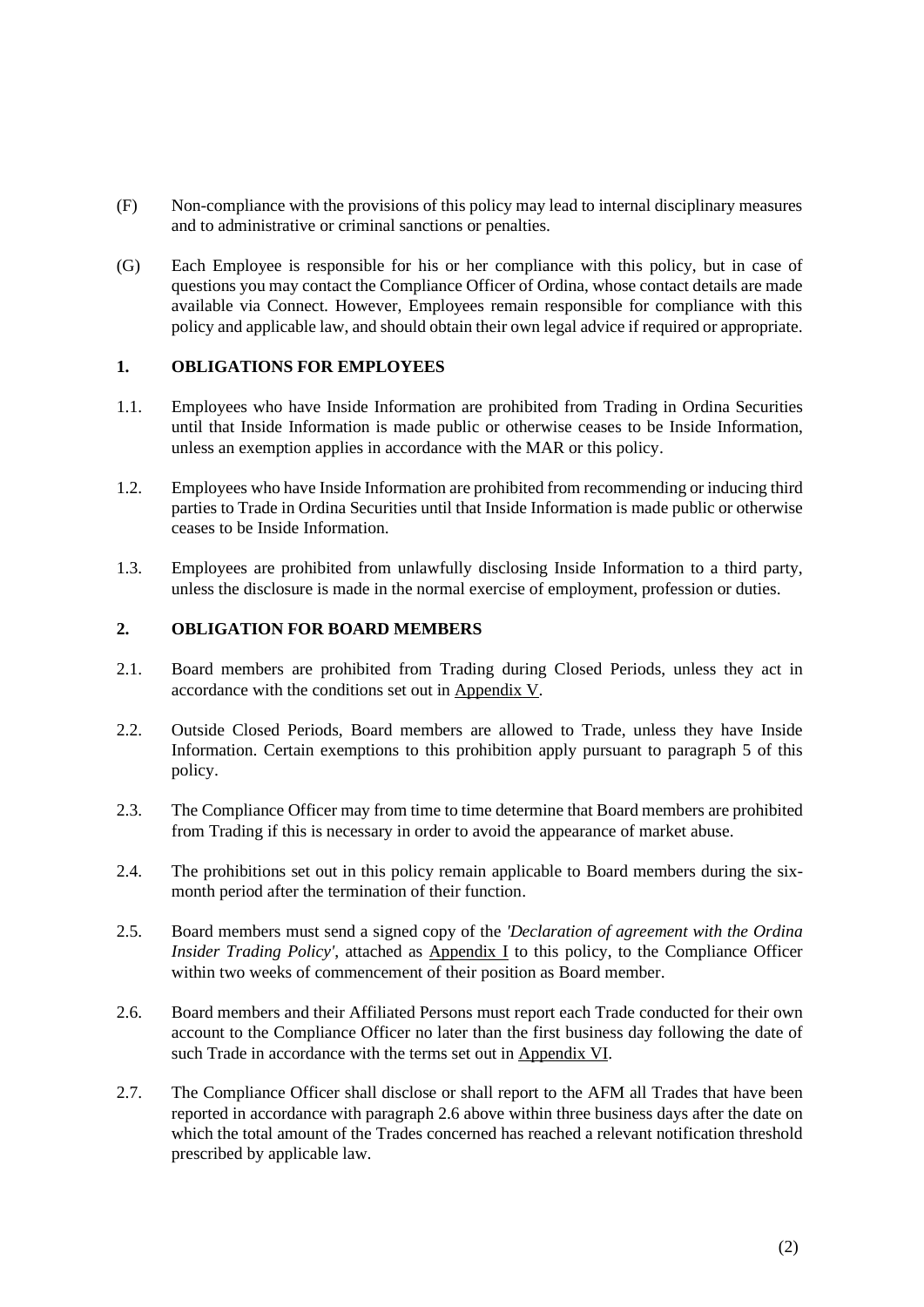### **3. OBLIGATIONS FOR INSIDERS, NOT BEING BOARD MEMBER**

- 3.1. Insiders are prohibited from Trading during Closed Periods, unless they act in accordance with the conditions set out in Appendix V.
- 3.2. Outside Closed Periods, Insiders are allowed to Trade unless they have Inside Information. Certain exemptions to this prohibition apply pursuant to paragraph 5 of this policy.
- 3.3. The Compliance Officer may from time to time determine that Insiders are prohibited from Trading if this is necessary in order to avoid the appearance of market abuse.
- 3.4. The prohibitions set out in this policy remain applicable to Insiders during the six-month period after the termination of their function.
- 3.5. Insiders must report to the Compliance Officer each Trade for their own account promptly and no later than three business days after the date of such Trade.

## **4. CLOSED PERIODS**

4.1. The Compliance Officer is responsible for announcing which periods in a financial year are Closed Periods.

### <span id="page-3-1"></span>4.2. "**Closed Periods**" are:

- 4.2.1. the period commencing 30 calendar days before the publication of an interim financial report or a year-end report, provided that the Compliance Officer may determine that this period must be longer if this is necessary to prevent market abuse or the appearance thereof; and
- 4.2.2. such other periods as the Compliance Officer may designate for any Insider or Board member or group of Insiders or Board members if necessary to prevent market abuse or the appearance thereof.

### <span id="page-3-0"></span>**5. EXCEPTIONS FOR BOARD MEMBERS AND INSIDERS**

- 5.1. Employees are allowed to Trade even when they possess Inside Information, if the Trade is carried out in the discharge of an obligation that has become due in good faith and not to circumvent the prohibition against insider trading, and if:
	- 5.1.1. the obligation results from an order placed or an arrangement concluded before they possessed Inside Information; or
	- 5.1.2. the Trade is carried out to satisfy a legal or regulatory obligation that arose before they possessed Inside Information.

## **6. INSIDER LIST**

- 6.1. The Compliance Officer shall maintain for Ordina:
	- 6.1.1. a Permanent Insider List; and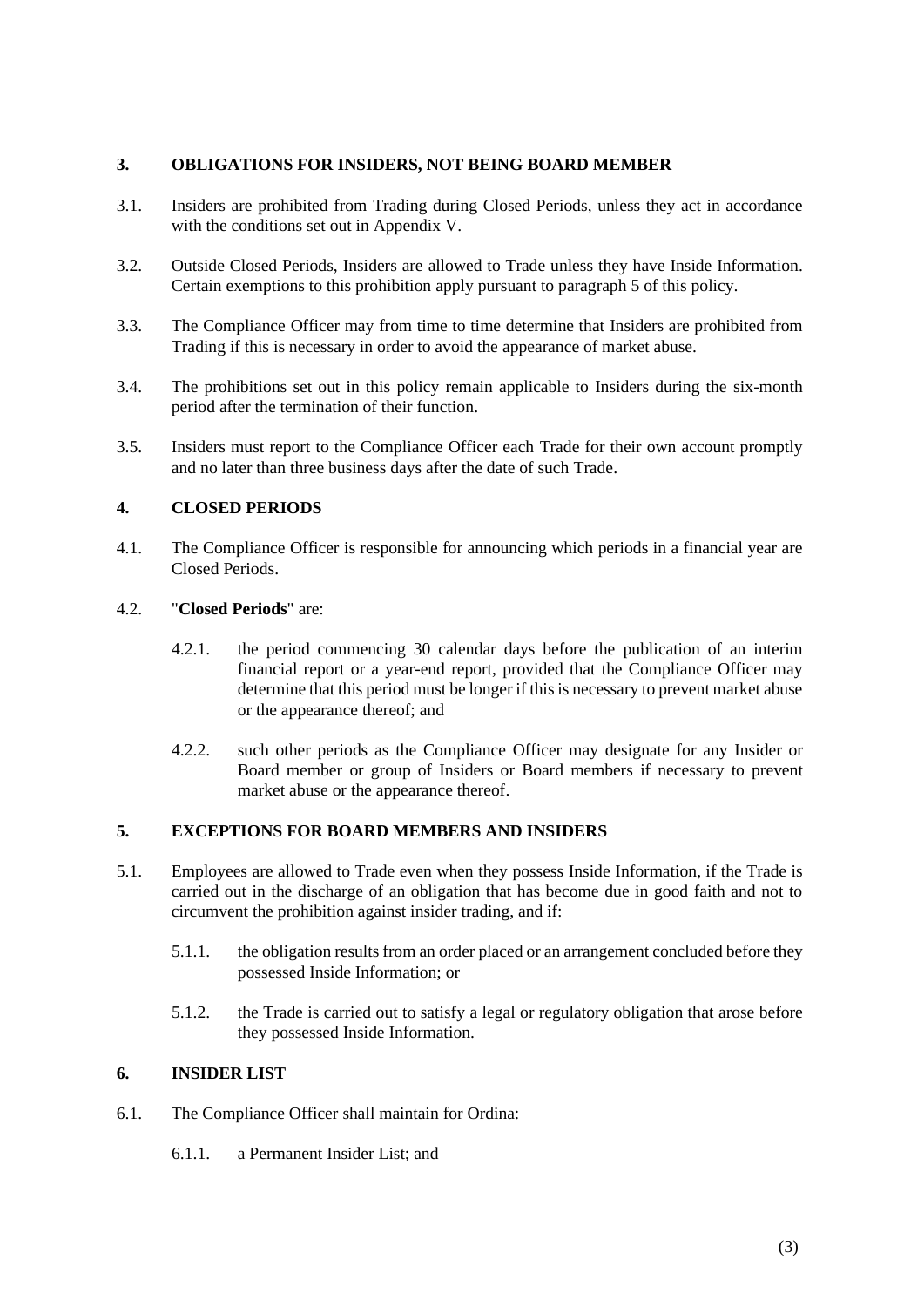- 6.1.2. Project Insider Lists, as and when required.
- 6.2. An Insider will only be added to the Permanent Insider List if they have access at all times to all Inside Information (that is, they will always have access to all Inside Information immediately). If a person is included on the Permanent Insider List, he/she will not be included on any Project Insider List.
- 6.3. Certain Personal Data of Insiders must be recorded on the Insider List, including each Insider's full name, birth surname if different, date of birth, national identification number (if applicable), home address, work telephone number and all personal telephone numbers.
- 6.4. Insiders must inform the Compliance Officer if any of their Personal Data changes while they are included on the Insider List.
- 6.5. The Insider List shall contain:
	- 6.5.1. the dates and times on which the Insider gained access to the Inside Information;
	- 6.5.2. the date on which the Insider List was compiled and updated;
	- 6.5.3. the circumstance that, and the moment from which, an Insider no longer has access to Inside Information; and
	- 6.5.4. all instructions from and notifications to the Compliance Officer pursuant to this policy.

## **7. SANCTIONS**

- 7.1. In the event of a breach of any provision of this policy, Ordina reserves the right to impose any sanctions which it is permitted to impose pursuant to applicable law and/or the terms of employment applicable to the relevant Employee. Such sanctions may include the termination of employment by way of summary dismissal or otherwise. Ordina may also inform the AFM and/or any other authorities of its findings. A violation of these rules can be punishable by imprisonment or a fine.
- 7.2. A description of the sanctions and penalties for a breach of the relevant provisions of the MAR and MAD2, as implemented in the Financial Supervision Act, is attached to this policy as Appendix III.

### **8. COMPLIANCE OFFICER**

- <span id="page-4-0"></span>8.1. The Management Board shall designate a Compliance Officer. The Management Board may at any time revoke the designation of the Compliance Officer. The Compliance Officer may, with the approval of the Management Board, designate one or more deputies.
- 8.2. Subject to applicable law, the Compliance Officer may grant dispensations and exceptions to any of the rules, restrictions and obligations under this policy. The Compliance Officer may only grant a dispensation or exception to himself or herself with the prior written approval of the Management Board.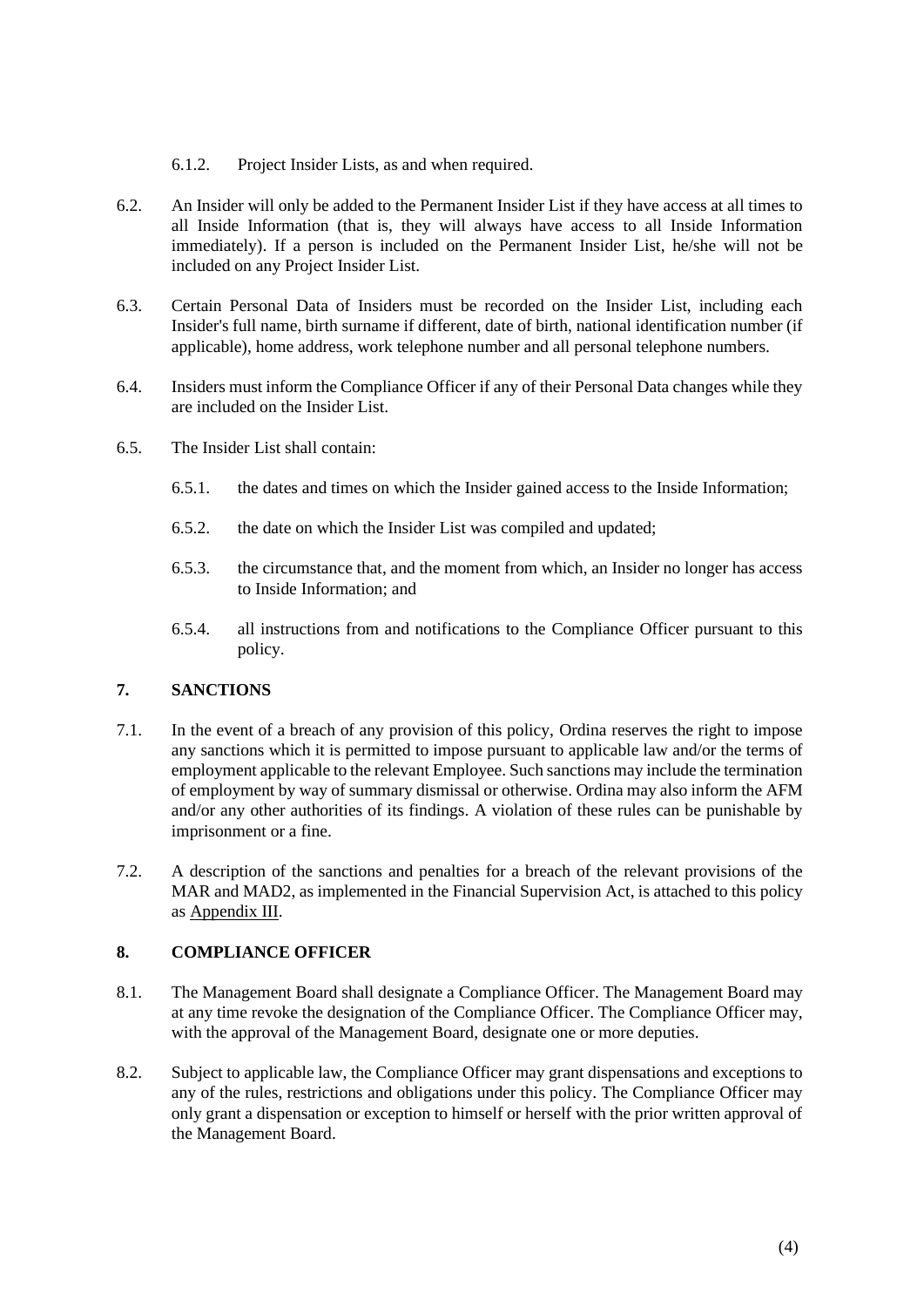### **9. MISCELLANEOUS**

#### 9.1. **Situations not covered by this policy**

The Management Board shall have the right to take decisions in any circumstances not covered by this policy, provided that it does so in accordance with applicable law.

#### 9.2. **Conflict with applicable law**

If applicable law mandatorily prescribes a more strict rule, restriction or obligation than a provision of this policy, the more strict rule, restriction or obligation under applicable law prevails.

### 9.3. **Effective date**

This policy enters into force on 8 december 2021.

### 9.4. **Amendments**

The provisions of this policy may be amended and supplemented by a resolution of the Management Board. Amendments and additions shall enter into force on the date on which they are announced, unless the announcement specifies otherwise.

### 9.5. **Dutch law**

This policy is governed by Dutch law.

### 9.6. **Jurisdiction**

The competent court in Utrecht], the Netherlands shall have exclusive jurisdiction to settle any dispute in connection with this policy, and any agreements resulting therefrom unless such agreement explicitly provides otherwise, without prejudice to the right of appeal, including an appeal to the Supreme Court of the Netherlands. The term "dispute" shall be deemed to include disputes that are wholly or partially based on non-contractual principles or relate to nullity, nullification or existence of the policy or any legal act.

*remainder of page intentionally left blank*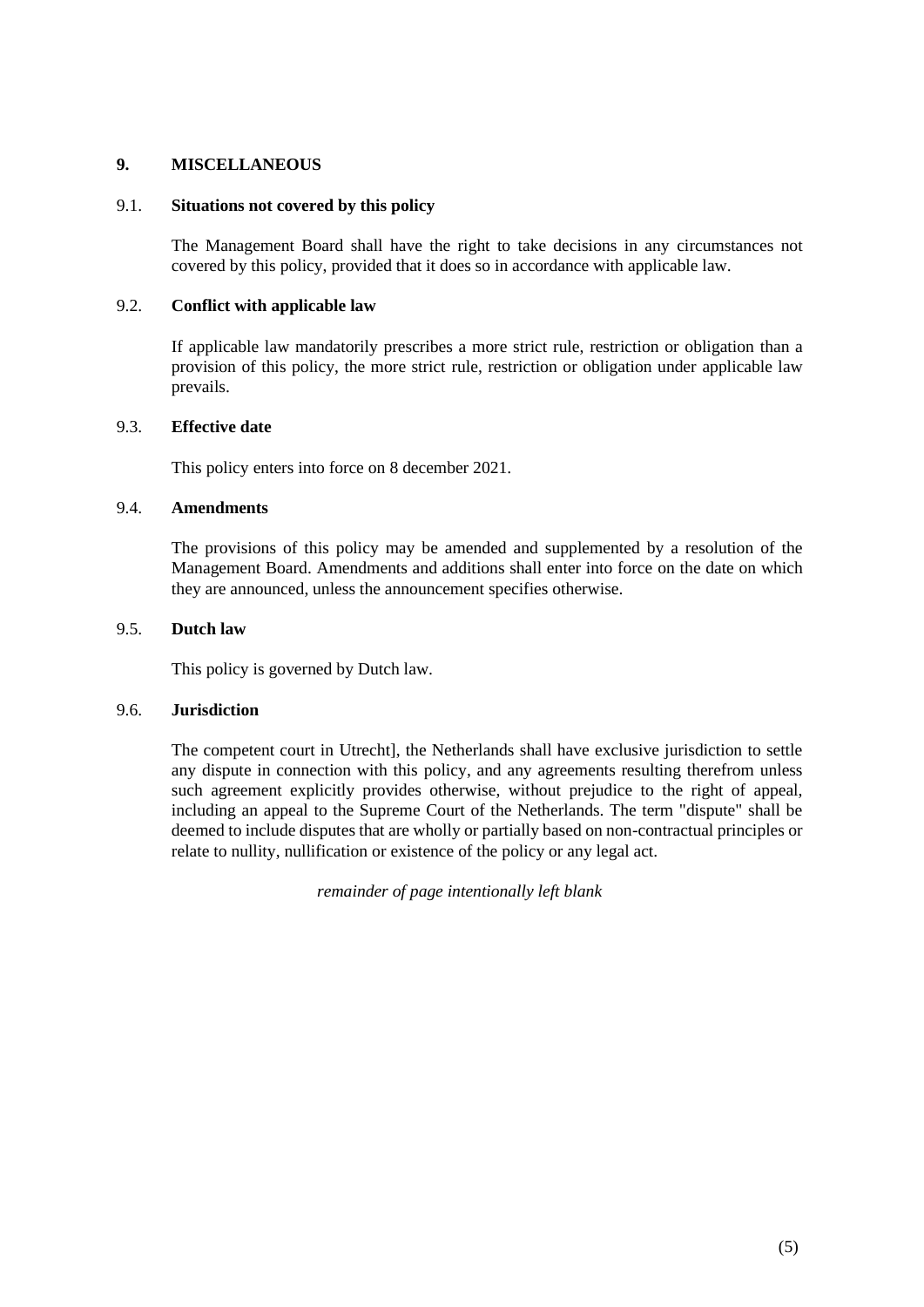## **APPENDIX I - DECLARATION OF AGREEMENT WITH THE ORDINA INSIDER TRADING POLICY (ONLY APPLICABLE TO BOARD MEMBERS)**

### **The undersigned:**

Last name: ……………………………………………………………………………………………..

First name: …………………………………………………………………………………………….

Employed by Ordina:

- Declares that he/she received a copy of the Ordina insider trading policy, familiarised him/herself with the contents thereof, including the sanctions applicable to insider trading and unlawful disclosure of Inside Information, and that he/she will comply with the provisions of such policy.
- Declares that he/she notified his/her Affiliated Persons of their reporting obligations under the MAR as set out in Appendix VI of the Ordina insider trading policy by providing them with a copy of the Ordina insider trading policy, and has kept a copy of such notification.
- Agrees that the Compliance Officer is entitled to hold an inquiry with respect to the holding of and effecting Trades or ensure that an inquiry be held and report in writing on the outcome thereof, but only after he/she has been given the opportunity to respond to the outcome of the inquiry.
- Declares that he/she will at all times remain ultimately responsible for compliance with applicable securities laws.
- States that, on the date that this statement was signed he/she owns [*number*] [shares / options to acquire shares] in Ordina.

Capitalised terms used in this declaration have the meaning ascribed to them in the Ordina insider trading policy.

Place:

Date:

Name: Signature: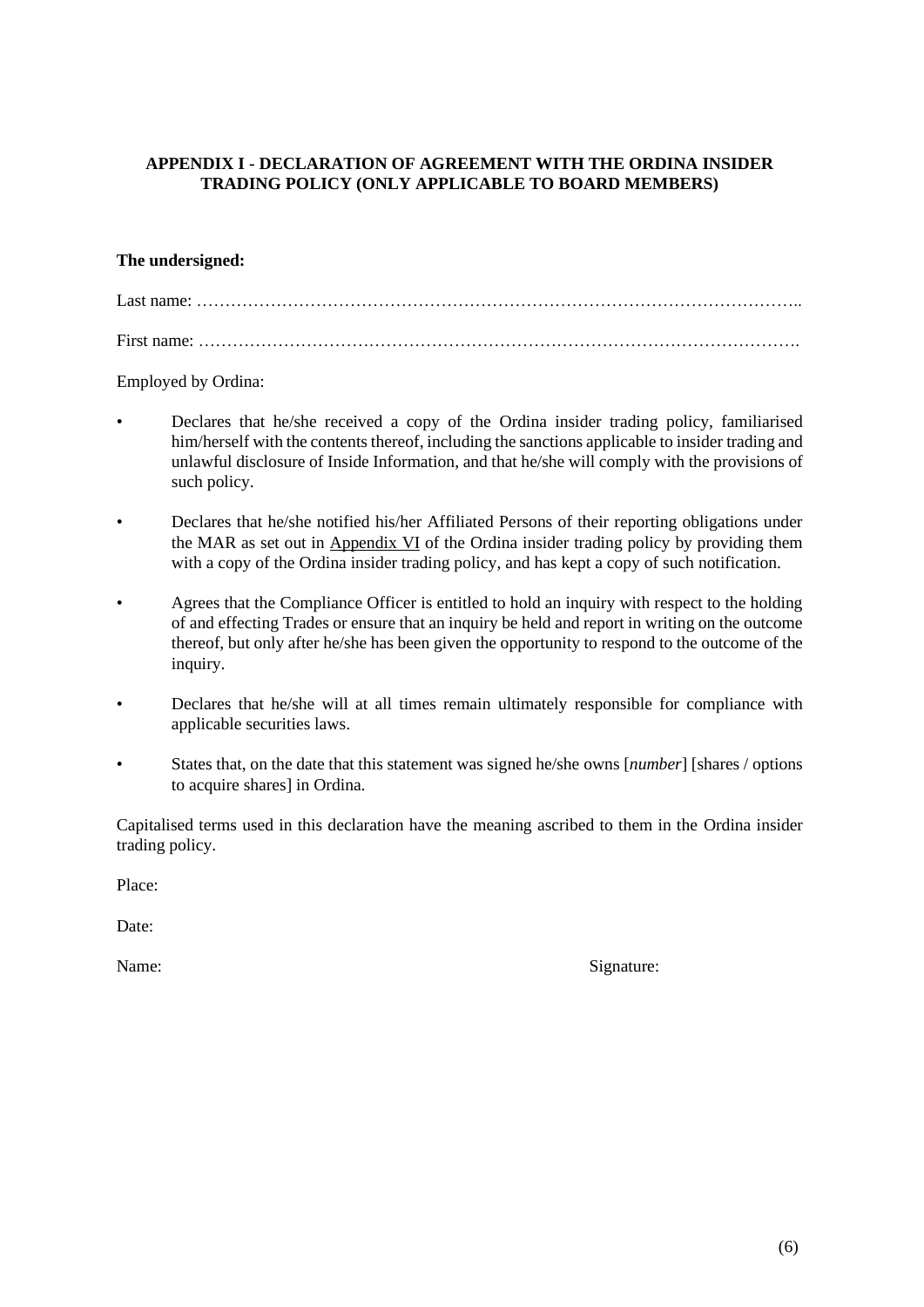### **APPENDIX II - DEFINITIONS**

"**Affiliated Persons**" means:

- (a) spouses, registered partners, or life companions of a Board member if in a marriage or registered partnership;
- (b) children under the authority of a Board member, or children for whom such person has been appointed as guardian;
- (c) other relatives by blood or otherwise of a Board member who on the date of the transaction concerned have maintained a joint household with him or her for at least one year; and
- (d) legal persons, trusts or partnerships:
	- (i) whose executive responsibility is vested in a Board member or in a person referred to under (a), (b) or (c) above;
	- (ii) which is directly or indirectly controlled by a Board member;
	- (iii) which has been created for the benefit of Board member or a person referred to under (a), (b) or (c) above; or
	- (iv) whose economic interests are essentially equivalent to those of a Board member or a person referred to under (a), (b) or (c) above.

"**AFM**" means the Netherlands Authority for the Financial Markets (*Autoriteit Financiële Markten*).

"**Closed Periods**" has the meaning ascribed to it in clause [4.2](#page-3-1) of this policy.

"**Compliance Officer**" means the person designated as Ordina's compliance officer pursuant to clause [8.1](#page-4-0) of this policy.

"**Employee**" means any person employed by, or in any other form of relationship of authority to, Ordina or a subsidiary of Ordina, irrespective of the duration of the employment, including Board members.

"**ESMA**" means the European Securities Markets Authority.

"**Financial Supervision Act**" means the Dutch Financial Supervision Act (*Wet op het financieel toezicht*) and any ancillary rules, decrees and regulations thereto, as amended from time to time.

"**Inside Information**" has the meaning ascribed thereto in the MAR, i.e. information of a precise nature, which has not been made public, relating, directly or indirectly, to Ordina or to listed Ordina Securities and which, if it were made public, would be likely to have a significant effect on the price of Ordina Securities. Examples include: non-public information regarding annual or semi-annual results, planned mergers or takeovers, planned share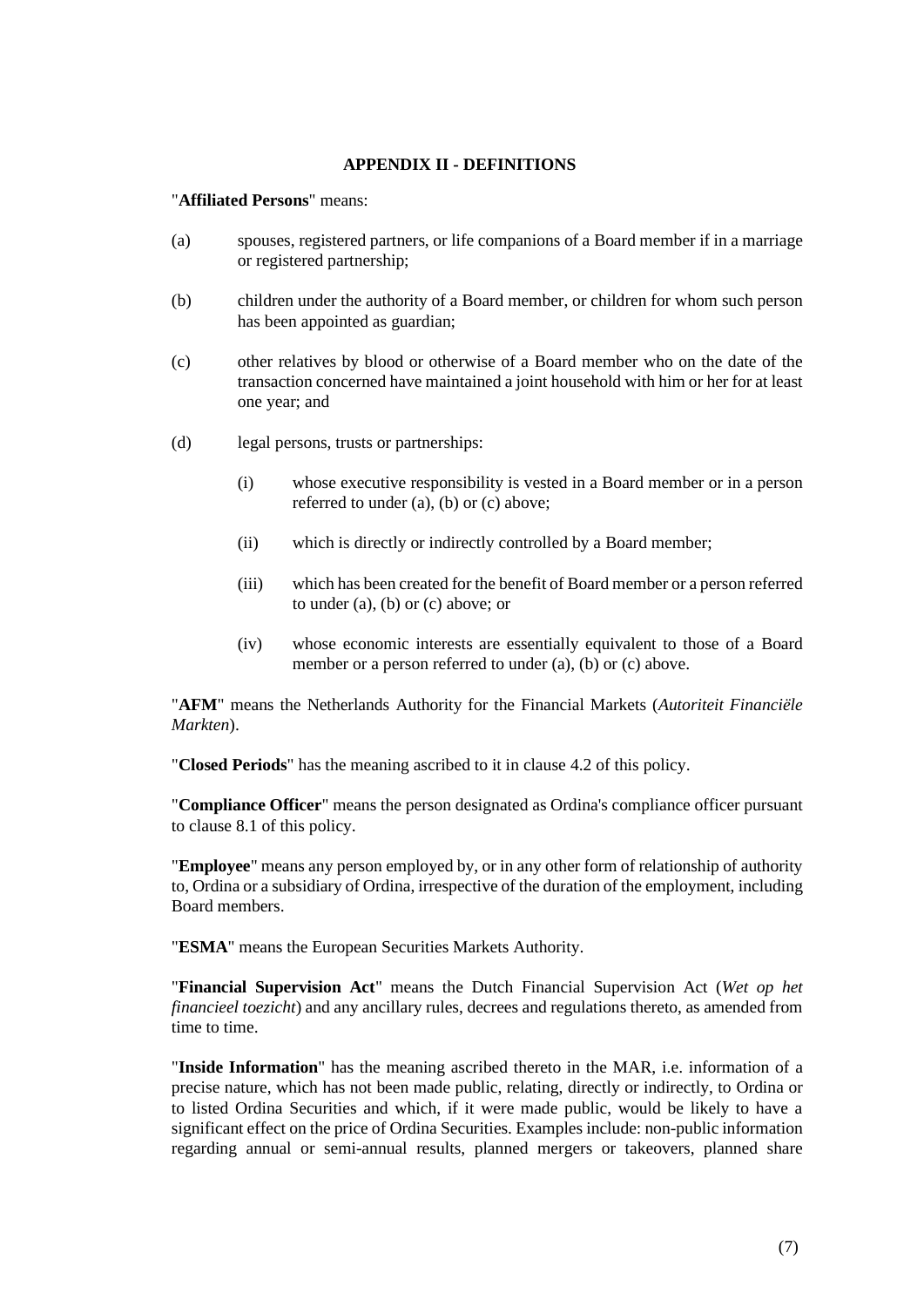issuances, changes in the composition of the Management Board or Supervisory Board and the introduction of new products or services by Ordina.

"**Insider**" means an Employee, not being a Board member, or other person who has access to Inside Information in the exercise of his or her duties or has been designated as such by the Compliance Officer.

''**Insider List**'' means the Permanent Insider List and any Project Insider List.

''**Insider List Implementing Regulation**'' means implementing regulation on the format of insider lists (2016/347/EU).

"**MAD2**" means Directive 2014/57/EU of the European Parliament and of the Council of 16 April 2014 on criminal sanctions for market abuse, including all legislation promulgated thereunder, as amended from time to time.

"**Management Board**" means the management board of Ordina.

"**Board member**" means each member of the Management Board and Supervisory Board;

"**MAR**" means Regulation No 596/2014 of the European Parliament and of the Council of 16 April 2014 on market abuse (market abuse regulation) and repealing Directive 2003/6/EC of the European Parliament and of the Council and Commission Directives 2003/124/EC, 2003/125/EC and 2004/72/EC, including all legislation promulgated thereunder, as amended from time to time.

"**Ordina**" means Ordina N.V., a public limited liability company (*naamloze vennootschap*), incorporated under the laws of The Netherlands, with its corporate seat in Nieuwegein, and, unless the context requires otherwise, its subsidiaries and group companies.

"**Ordina Securities**" means shares or securities of Ordina or other financial instruments the value of which is determined by, or has an effect on, such shares or securities of Ordina or such financial instruments in each case within the meaning of Section 1:1 of the Financial Supervision Act, which have been admitted to trading on a regulated market, a multilateral trading facility or an organised trading facility in the Netherlands or another Member State of the European Union, or for which a request for admission to trading on such market or trading facility has been made.

''**Permanent Insider List**'' means a list including all persons (if any) having access to all Inside Information relating to Ordina at all times in the form set out in Template 2 of Annex I of the Insider List Implementing Regulation.

"**Personal Data**" means the information relating to an Employee as set out in paragraph 6 of this policy processed for the purposes specified in Appendix IV.

''**Project Insider List**'' means sections of the Insider List showing all persons having access to deal-specific or event-based Inside Information relating to Ordina as set out in Template 1 of Annex I of the Insider List Implementing Regulation.

"**Supervisory Board"** means the supervisory board of Ordina.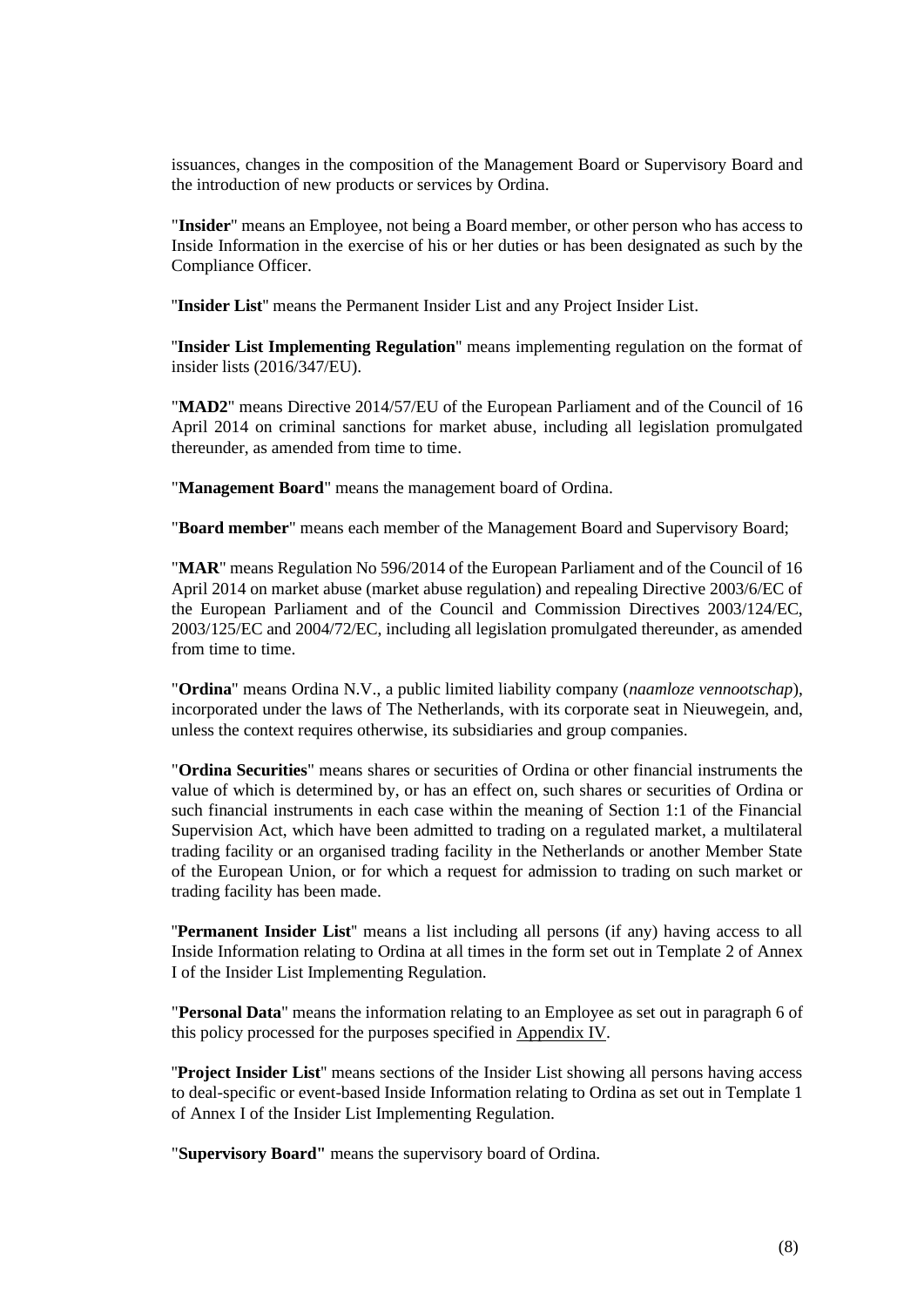"**Trading**" or "**Trade**" means directly or indirectly executing or attempting to execute a transaction relating to Ordina Securities, including buying, selling and receiving securities, buying, writing and receiving options, exercising options, converting convertible bonds and cancelling or amending a transaction in Ordina Securities whether for a person's own account or for the account of a third party.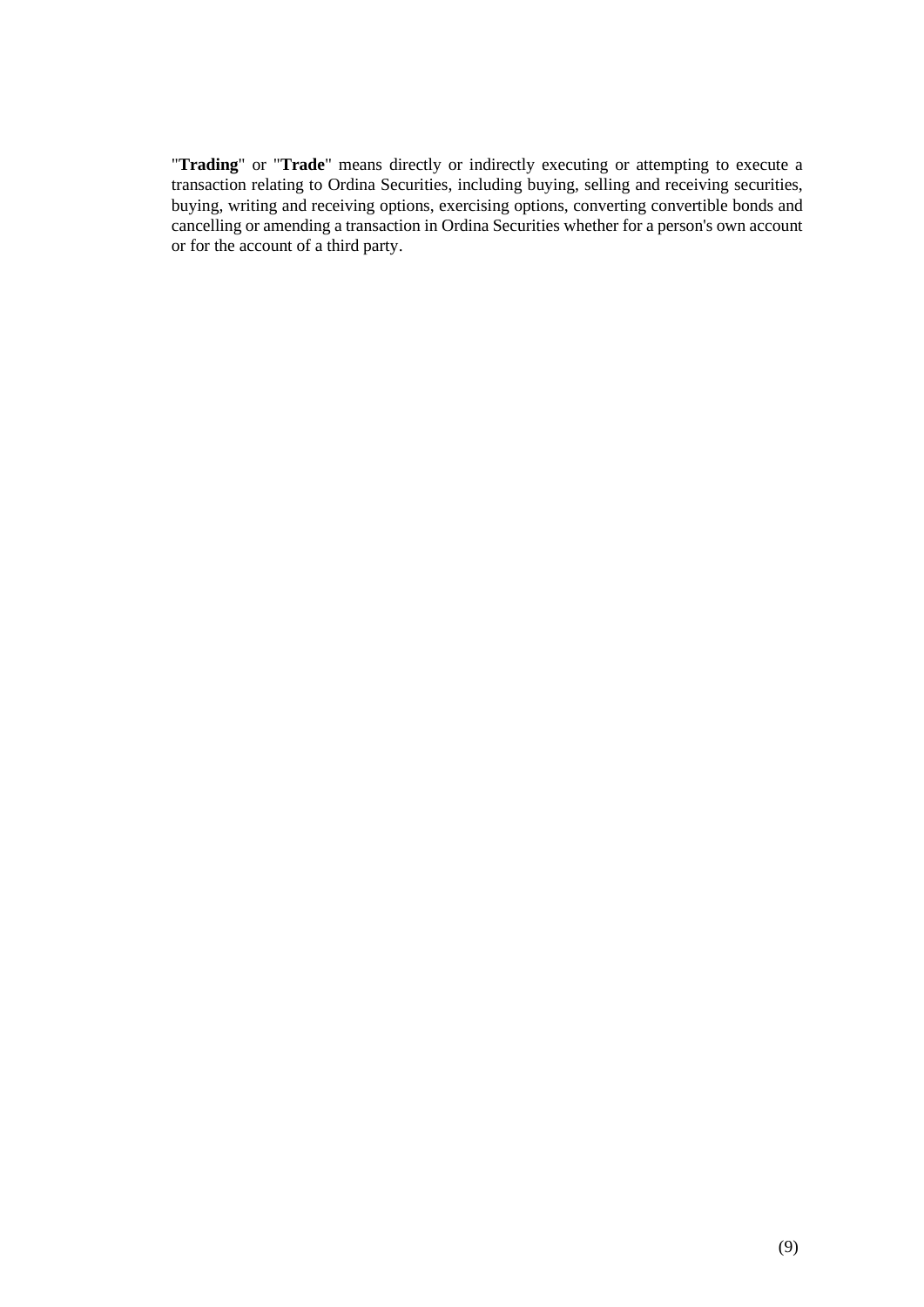### **APPENDIX III - REGULATORY FRAMEWORK**

## **1. PROHIBITIONS**

### Section 14 of the MAR**:**

*A person shall not:*

- *(a) engage or attempt to engage in insider dealing;*
- *(b) recommend that another person engage in insider dealing or induce another person to engage in insider dealing; or*
- *(c) unlawfully disclose inside information.*

### **2. SANCTIONS**

### Administrative sanctions

In the event of a violation of Section 14 of the MAR, the AFM can decide to impose an administrative fine:

- of maximum  $£5,000,000$  to private individuals; and
- of maximum  $\epsilon$ 15,000,000 or 15% of the annual consolidated turnover to legal persons.

The AFM will publish the decision to impose the fine.

### Criminal sanctions<sup>1</sup>

Under Dutch law, violation of Section 14 of the MAR constitutes as a serious offence (*misdrijf)* if the violation is made intentionally, or as a minor offence (*overtreding)* if the violation is not committed intentionally. The maximum sentences differ accordingly:

- in case of a serious offence, with respect to private individuals, the maximum criminal penalties that can be imposed are a prison sentence (*hechtenis*) of a maximum of six years, a community service order (*taakstraf*) and/or a fine with a maximum amount of €87,000, or under certain circumstances €870,000.
- in case of a minor offence, with respect to private individuals, the maximum criminal penalties that can be imposed are a prison sentence of a maximum of one year, a community service order and/or a fine up to a maximum of  $E21.750$ , or under certain circumstances €87,000.

<sup>&</sup>lt;sup>1</sup> The maximum amounts of the different fine categories that are mentioned in this paragraph apply as of 1 January 2020. The maximum amounts of the fine categories are adjusted every two years to the consumer price index.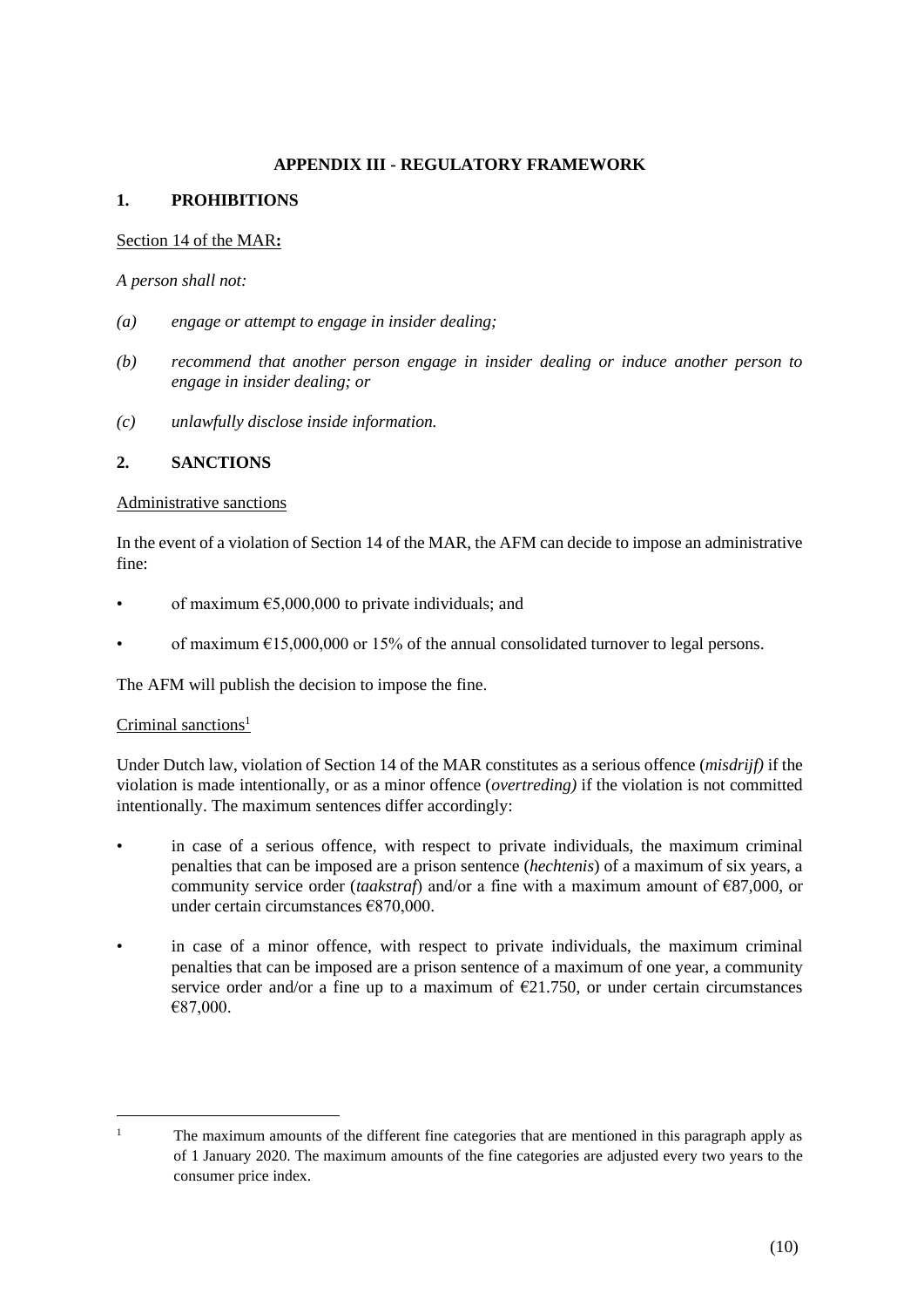#### **APPENDIX IV – PROCESSING OF PERSONAL DATA**

This Appendix IV concerns the protection of Personal Data processed in the context of this policy. Ordina will process Personal Data in accordance with the Ordina Employee Privacy Policy. This Appendix IV is a specific supplement to the Ordina Employee Privacy Policy. In case of any inconsistencies between these two policies, this Appendix IV will prevail as regards the processing of Personal Data within the framework of this policy.

The object of this Appendix IV is to describe how, why and in which manner Ordina processes Personal Data. Ordina strives to be compliant with Regulation (EU) 2016/679 (the General Data Protection Regulation, hereinafter: the ''**GDPR**'') and the applicable implementing act(s) based thereon.

#### **Processing Personal Data**

Ordina shall be responsible for the processing of Personal Data to be included in the Insider List. Personal Data shall only be processed for the purposes set out below:

- (i) Compliance with legal or regulatory obligations, as set out in the MAR and any other related (future) legislation and regulation regarding market abuse, including providing information to supervisors as requested, such as, but not limited to:
	- (a) composing and maintaining a list of persons who may have Inside Information;
	- (b) taking internal disciplinary measures in case of non-compliance with the provisions of this policy;
	- (c) informing the AFM and any other authorities of any con-compliance with the provisions of this policy;
- (ii) Establishment, exercise or defence of legal claims.

#### **Categories of Personal Data**

Ordina collects and processes Personal Data in the context of the realisation of the purposes described above. This information is set out in paragraph 6 of this policy and includes in any case the information included in Template 1 and Template 2 of Annex I of the Insider List Implementing Regulation.

#### **Legal ground for processing**

The grounds of lawfulness invoked by Ordina for the processing of Personal Data of Ordina Employees are the following:

- (i) compliance with legal obligations Ordina is subject to;
- (ii) the legitimate interests pursued by Ordina, except where such interests are overridden by the interests or fundamental rights and freedoms of the Ordina Employees, such as, as the case may be, protecting the interests of the company, preventing illegal conduct, etc..

#### **Recipients of Personal Data**

Ordina observes a strict duty of confidentiality with regard to Personal Data. Ordina does not share,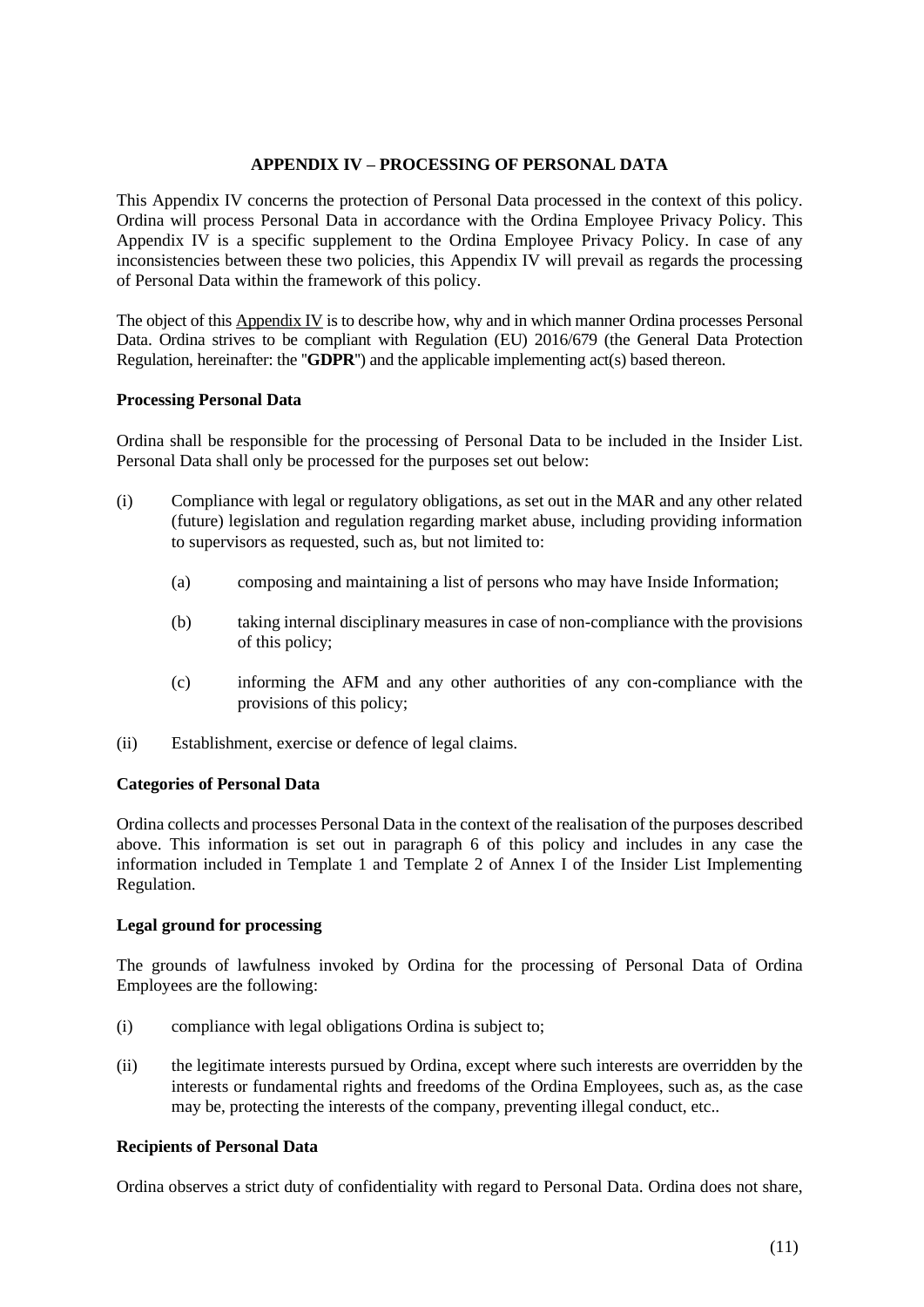sell, rent, lend or disclose any of the Personal Data with any third party, except as described in this Appendix IV and unless Ordina provides Personal Data to:

- (i) a supervisory authority or court upon request or court order to the extent (i) it is necessary to comply with applicable law; or (ii) it is in the interest of Ordina; or
- (ii) such other party in so far as necessary in the execution of (i) Ordina's obligations under applicable law; or (ii) Ordina's legitimate interest, such as disclosure of Personal Data to its advisors; or
- (iii) the new or surviving entity, in the case that some of Ordina businesses may be restructured, bought or sold.

If Personal Data are transferred to a recipient third party in a country that does not provide an adequate level of protection for personal data, Ordina will take measures to ensure that Personal Data are adequately protected, such as entering into EU Standard Contractual Clauses with these third parties.

#### **Technical and organisational measures**

Ordina takes reasonable efforts to ensure that appropriate technical and organisational security measures are being taken with regard to Personal Data.

Personal Data that is collected by Ordina in the context of the purposes set out in this Appendix IV shall be treated with due care. Within Ordina, the access rights to these Personal Data are restricted in such a way that they can only be accessed if this is necessary for the performance of certain tasks, so that only authorised persons who need Personal Data for the proper performance of their duties have the possibility to carry out internal consultations.

#### **Removal of Personal Data from Insider List**

The Insider List shall be kept by the Compliance Officer. Personal Data collected pursuant to this policy and the MAR will be kept for a period of at least five years after the date of recording in the Insider List or alteration of the data or for such other period as required by applicable law. If the processing of Personal Data collected pursuant to this policy and the MAR is necessary for the resolution of a dispute or potential dispute or relates to the rights and obligations of Ordina, the Compliance Officer shall remove the Personal Data after resolution of the dispute or potential dispute and as soon as required by applicable law.

#### **Rights with respect to Personal Data**

Under the GDPR, Employees may exercise a number of rights with regard to the processing of their Personal Data.

The Employee has the right to object at any time to processing of Personal Data based on the legitimate interest of Ordina on grounds relating to his or her particular situation. If an objection is raised by the Employee, Ordina shall no longer process such Personal Data if necessary to comply with applicable laws.

Employees have certain rights to access their Personal Data. Moreover, under certain circumstances, Employees have the right to rectify, erase, or restrict the processing of Personal Data, and – where applicable – Employees have the right to data portability.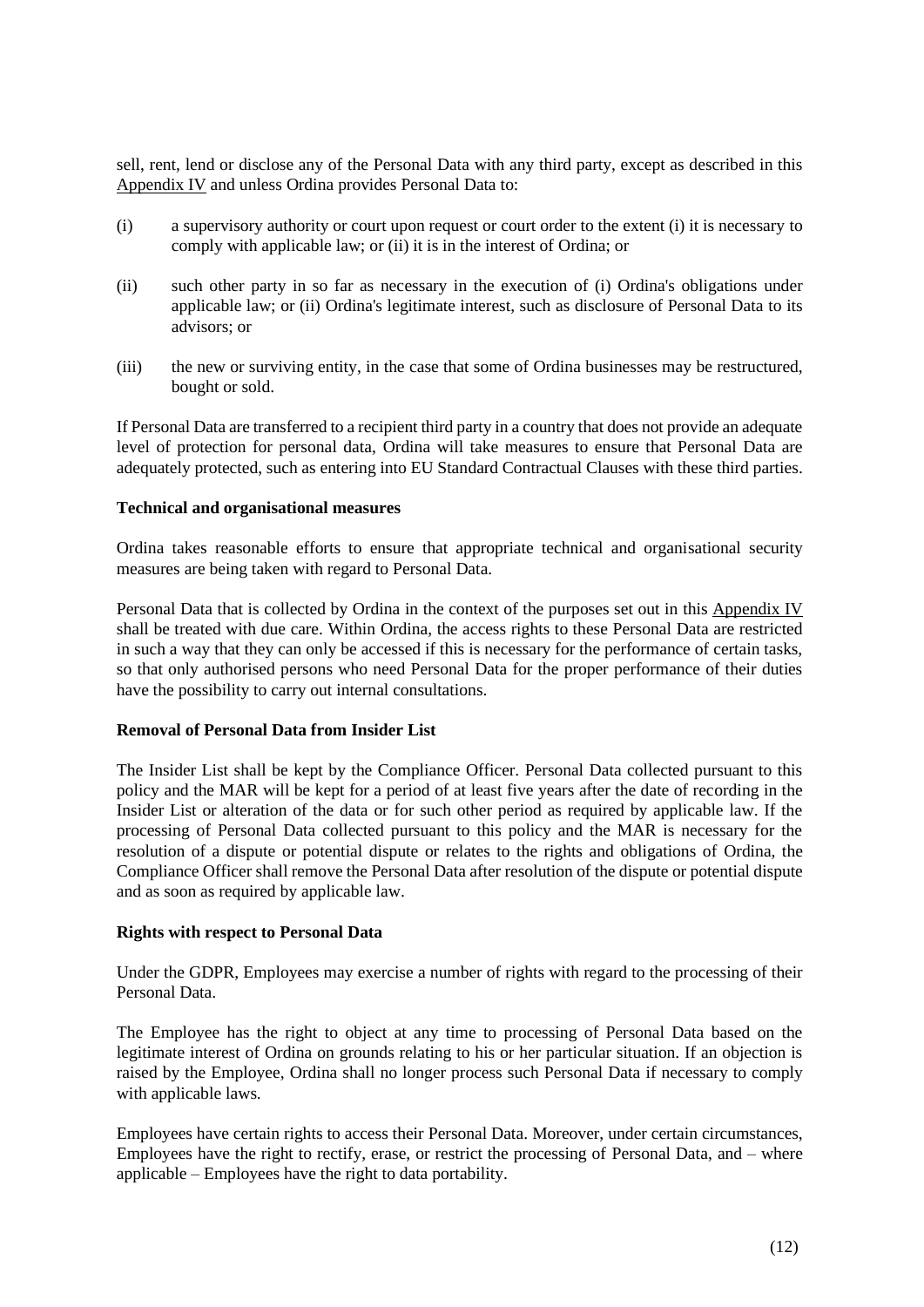Employees may address comments, objections or questions to the Data Protection Officer. Ordina shall respond to such requests within a period of one month. If Employees feel that their rights have been infringed, please inform the Data Protection Officer. In addition, Employees may always contact the appropriate local data protection authority.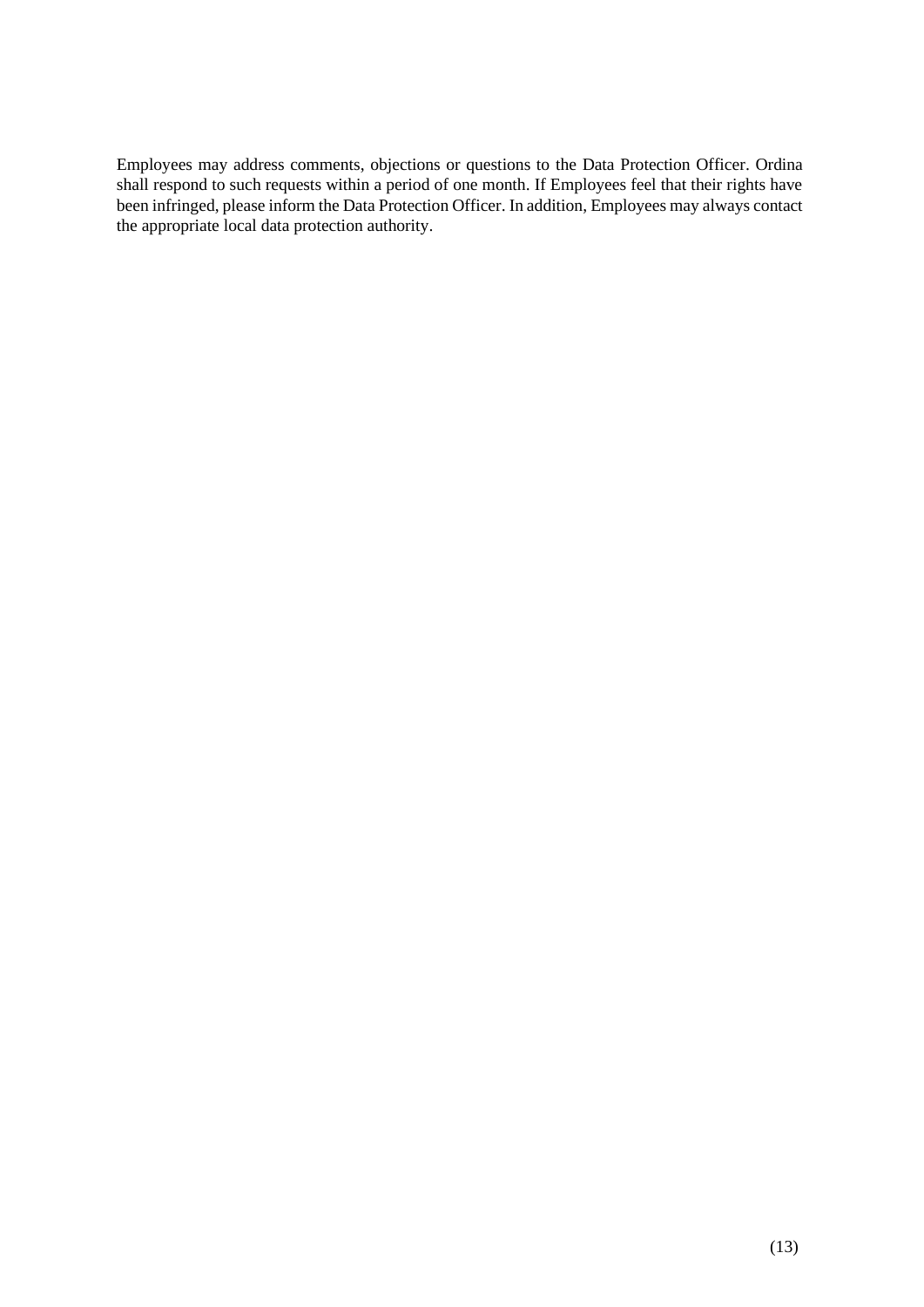### **APPENDIX V – CONDITIONS FOR TRADING BY BOARD MEMBERS AND INSIDERS DURING CLOSED PERIODS**

Under the following circumstances Trading by Board members and Insiders can be allowed during Closed Periods:

- (i) on a case-by-case basis due to the existence of exceptional circumstances, such as severe financial difficulty, which require the immediate sale of Ordina Securities; or
- (ii) due to the characteristics of the Trading involved for transactions made under, or related to, an employee share or saving scheme, qualification or entitlement of shares, or transactions where the beneficial interest in the relevant security does not change,

provided that in each case, the Board member or Insider can demonstrate that the particular transaction cannot be executed at any other moment in time than during the Closed Period.

With respect to (i) above, prior to any Trading during a Closed Period, a Board member or Insider shall provide a reasoned written request to the Compliance Officer for obtaining permission to proceed with immediate sale of Ordina Securities. The written request shall describe the contemplated Trade and provide an explanation of why the sale of shares is the only reasonable alternative to obtain the necessary financing. When examining whether the circumstances described in the written request referred to above are exceptional, the Compliance Officer shall take into account the indicators set out in the MAR.

With respect to (ii) above, Trading by Board members and Insiders is allowed during a Closed Period under the following circumstances:

- (a) The awarding of Ordina Securities in connection with an employee participation plan, provided that the conditions of the MAR are met. These requirements, in short, set out that the Board member or Insider does not have any discretion or influence as to the acceptance of the financial instruments awarded or granted and a pre-planned and organised approach is followed regarding the conditions, the periodicity, the timing of the award, the group of entitled persons and the amount of the financial instruments.
- (b) Exercising options or warrants or conversion of convertible bonds assigned to him under an employee scheme when the expiration date of such options, warrants or convertible bonds fall within a Closed Period, as well as sales of the shares acquired pursuant to such exercise or conversion, provided that (i) the Board member or Insider notifies Ordina of its choice to exercise or convert at least four months before the expiration date; (ii) the decision of the Board member or Insider is irrevocable; and (iii) the Board member or Insider has received authorisation from Ordina before proceeding.
- (c) Acquiring Ordina Securities under an employee saving scheme, provided that (i) the Board member or Insider has entered into the scheme before the Closed Period, except when it cannot enter into the scheme at another time due to the date of commencement of employment; (ii) the Board member or Insider does not alter the conditions of his participation into the scheme or cancel his participation into the scheme during the Closed Period; and (iii) the purchase operations are clearly organised under the scheme terms and that the Board member or Insider has no right or legal possibility to alter them during the Closed Period, or are planned under the scheme to intervene at a fixed date which falls in the Closed Period.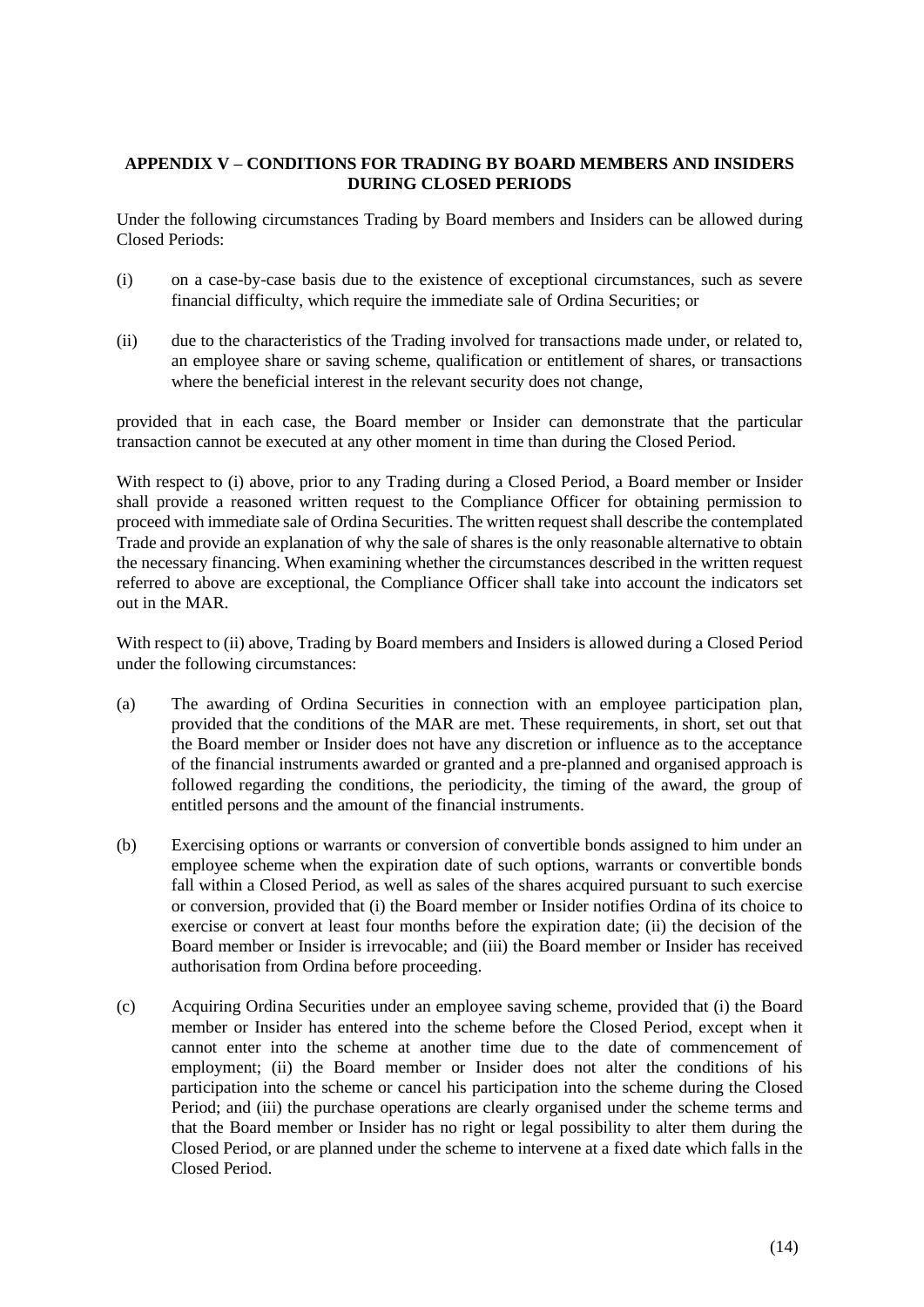- (d) Any transfer, directly or indirectly, of Ordina Securities provided that the Ordina Securities are transferred between two accounts of the Board member or Insider and that such transfer does not result in a change in price of such Ordina Securities.
- (e) Any acquisition of Ordina Securities by a Board member or Insider upon accepting a management or supervisory function at Ordina where the final date for such acquisition falls during a Closed Period, provided that the Board member or Insider submits evidence to Ordina of the reasons for the acquisition not taking place at another time, and Ordina is satisfied with the provided explanation.

With respect to (i) above, the Board member or Insider will only proceed with Trading in a Closed Period after receiving written permission from the Compliance Officer.